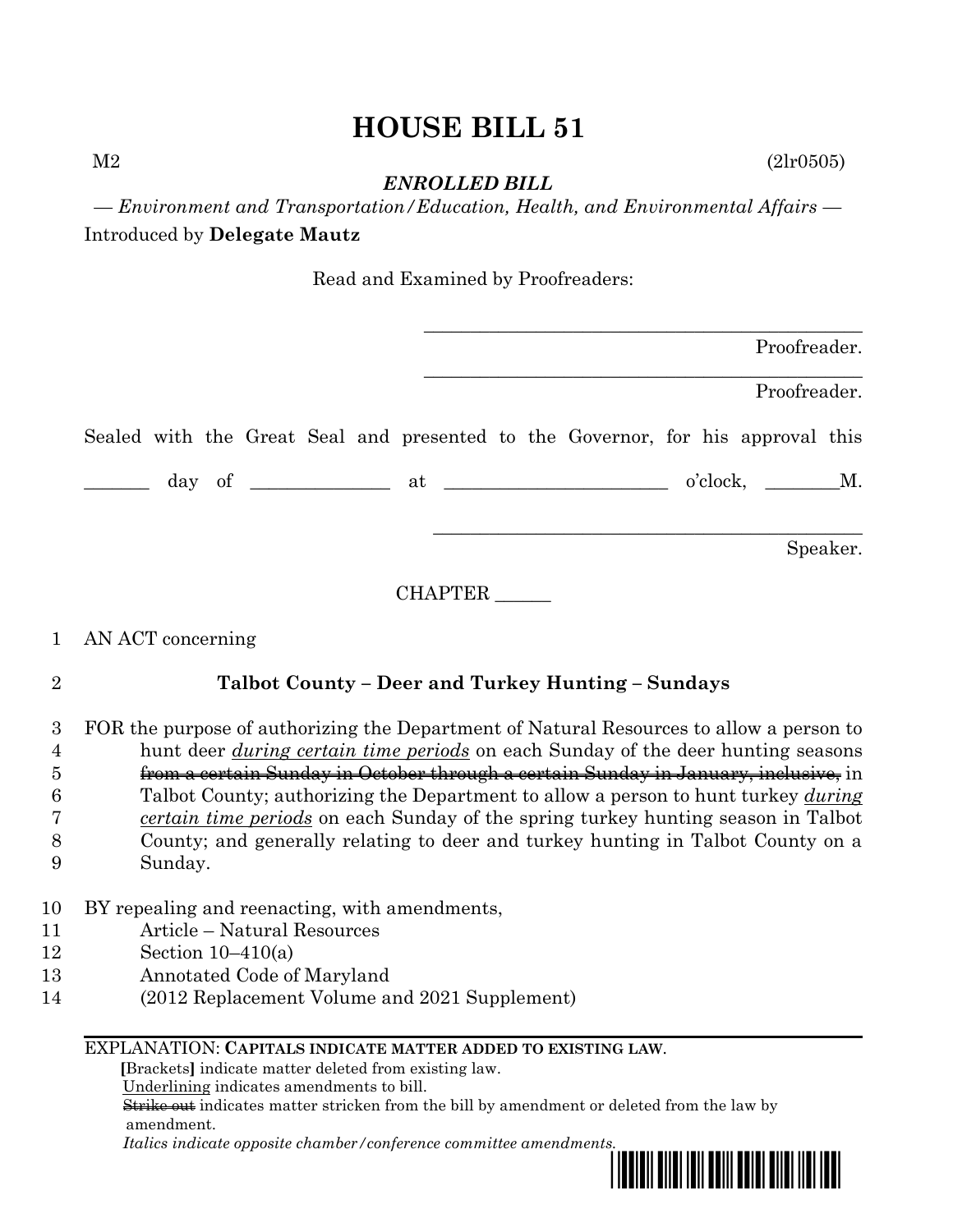## **HOUSE BILL 51**

| $\mathbf 1$<br>$\overline{2}$ | SECTION 1. BE IT ENACTED BY THE GENERAL ASSEMBLY OF MARYLAND,<br>That the Laws of Maryland read as follows:                                                                                  |                           |           |                                                                                                                                                      |
|-------------------------------|----------------------------------------------------------------------------------------------------------------------------------------------------------------------------------------------|---------------------------|-----------|------------------------------------------------------------------------------------------------------------------------------------------------------|
| $\boldsymbol{3}$              | <b>Article - Natural Resources</b>                                                                                                                                                           |                           |           |                                                                                                                                                      |
| 4                             | $10 - 410.$                                                                                                                                                                                  |                           |           |                                                                                                                                                      |
| $\overline{5}$<br>6           | (1)<br>(a)<br>game bird and game mammal seasons in:                                                                                                                                          |                           |           | The Department may allow a person to hunt on each Sunday of the                                                                                      |
| 7                             |                                                                                                                                                                                              | (i)                       |           | Allegany County;                                                                                                                                     |
| 8                             |                                                                                                                                                                                              | (ii)                      |           | Cecil County;                                                                                                                                        |
| 9                             |                                                                                                                                                                                              | (iii)                     |           | Garrett County;                                                                                                                                      |
| 10                            |                                                                                                                                                                                              | (iv)                      |           | St. Mary's County; and                                                                                                                               |
| 11                            |                                                                                                                                                                                              | (v)                       |           | Washington County.                                                                                                                                   |
| 12<br>13<br>14                | The Department may allow a person to hunt deer on each Sunday of the<br>(2)<br>deer hunting seasons from the first Sunday in October through the second Sunday in<br>January, inclusive, in: |                           |           |                                                                                                                                                      |
| 15                            |                                                                                                                                                                                              | (i)                       |           | Carroll County;                                                                                                                                      |
| 16                            |                                                                                                                                                                                              | (ii)                      |           | Dorchester County; [and]                                                                                                                             |
| 17                            |                                                                                                                                                                                              | (iii)                     |           | Frederick County; AND                                                                                                                                |
| 18                            |                                                                                                                                                                                              | $\left(\mathbf{H}\right)$ |           | <b>TALBOT COUNTY</b>                                                                                                                                 |
| 19<br>20<br>21                | (3)<br>(i)<br>minutes before sunrise until 10:30 a.m. in:                                                                                                                                    |                           |           | Subject to subparagraph (ii) of this paragraph, the Department<br>may allow a person to hunt deer on each Sunday of the deer hunting seasons from 30 |
| 22                            |                                                                                                                                                                                              |                           | 1.        | Kent County; and                                                                                                                                     |
| 23                            |                                                                                                                                                                                              |                           | 2.        | Montgomery County; AND                                                                                                                               |
| 24                            |                                                                                                                                                                                              |                           | <u>3.</u> | TALBOT COUNTY.                                                                                                                                       |
| 25                            |                                                                                                                                                                                              | (ii)                      |           | The time restrictions under this paragraph do not apply:                                                                                             |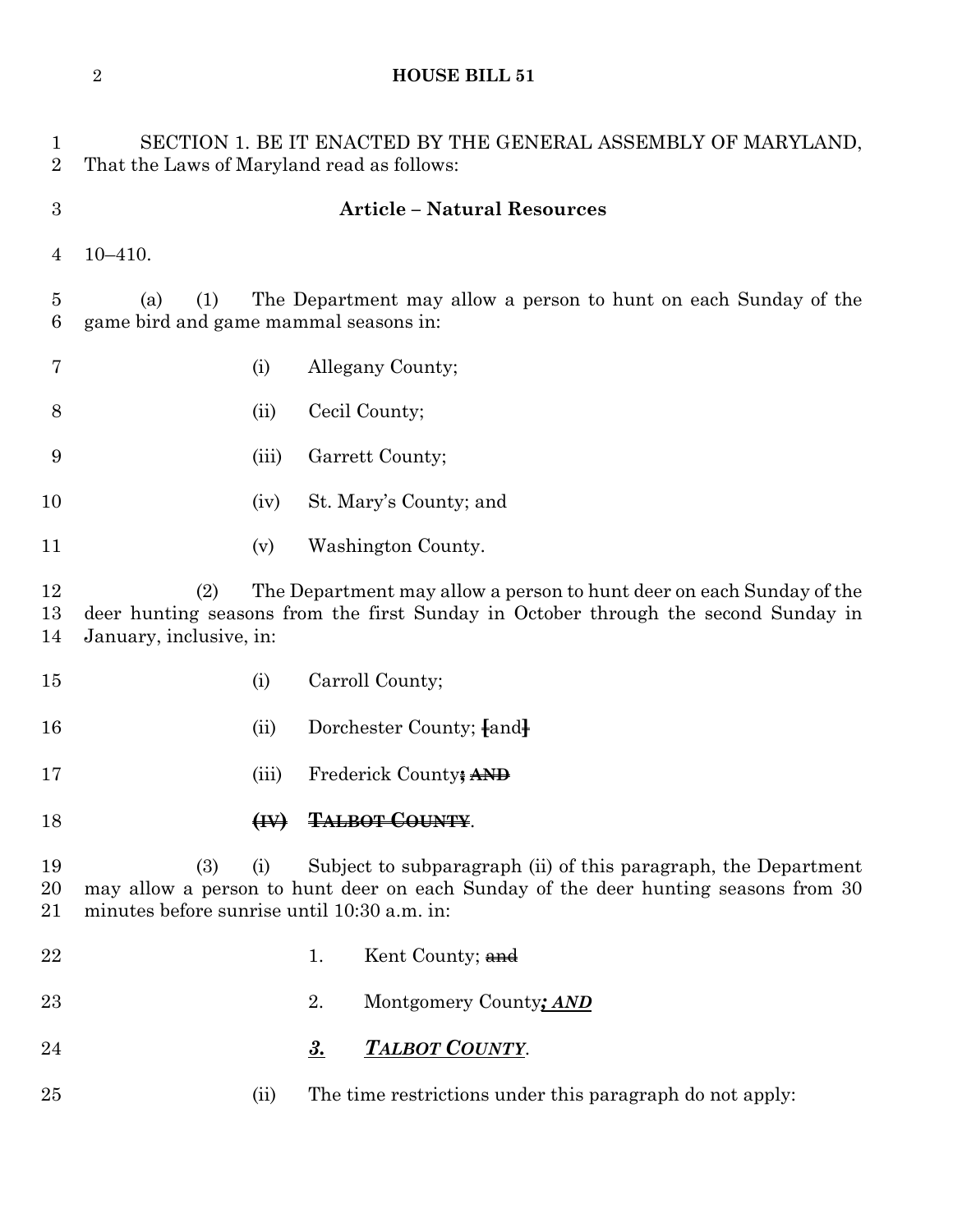## **HOUSE BILL 51** 3

| $\mathbf 1$<br>$\overline{2}$ | this subtitle;                        |       | 1.             | To a participant in a junior deer hunt authorized under                                                     |
|-------------------------------|---------------------------------------|-------|----------------|-------------------------------------------------------------------------------------------------------------|
| $\boldsymbol{3}$<br>4         | deer firearms season;                 |       | 2.             | On one Sunday designated by the Department during the                                                       |
| 5<br>6                        |                                       |       | 3.             | In Kent County, on each Sunday during the deer bow<br>hunting season and the deer muzzle loader season; and |
| 7<br>8                        |                                       |       | 4.             | In Montgomery County, on one Sunday designated by the<br>Department during the deer bow hunting season; AND |
| 9<br>10<br>11                 | $\bm{IN}^-$<br><b>HUNTING SEASON.</b> |       | 5.             | IN TALBOT COUNTY, ON THE LAST THREE SUNDAYS<br>OCTOBER AND THE FIRST TWO SUNDAYS IN NOVEMBER DURING THE BOW |
| 12<br>13                      | (4)<br>firearms season:               |       |                | The Department may allow a person to hunt deer during the deer                                              |
| 14                            |                                       | (i)   |                | On each Sunday in:                                                                                          |
| 15                            |                                       |       | 1.             | Calvert County;                                                                                             |
| 16                            |                                       |       | 2.             | Caroline County;                                                                                            |
| 17                            |                                       |       | 3.             | Charles County;                                                                                             |
| 18                            |                                       |       | 4.             | Harford County;                                                                                             |
| 19                            |                                       |       | 5.             | Queen Anne's County;                                                                                        |
| 20                            |                                       |       | 6.             | Somerset County; and                                                                                        |
| 21                            |                                       |       | 7.             | Worcester County;                                                                                           |
| 22                            |                                       | (ii)  |                | On the first Sunday in[:                                                                                    |
| 23                            |                                       |       | 1.             | Anne Arundel County; and                                                                                    |
| 24                            |                                       |       | $\mathbb{Z}$ . | Talbot County; and]                                                                                         |
| 25                            |                                       | (iii) |                | In Wicomico County, on:                                                                                     |
| 26                            |                                       |       | 1.             | The first Sunday; and                                                                                       |
|                               |                                       |       |                |                                                                                                             |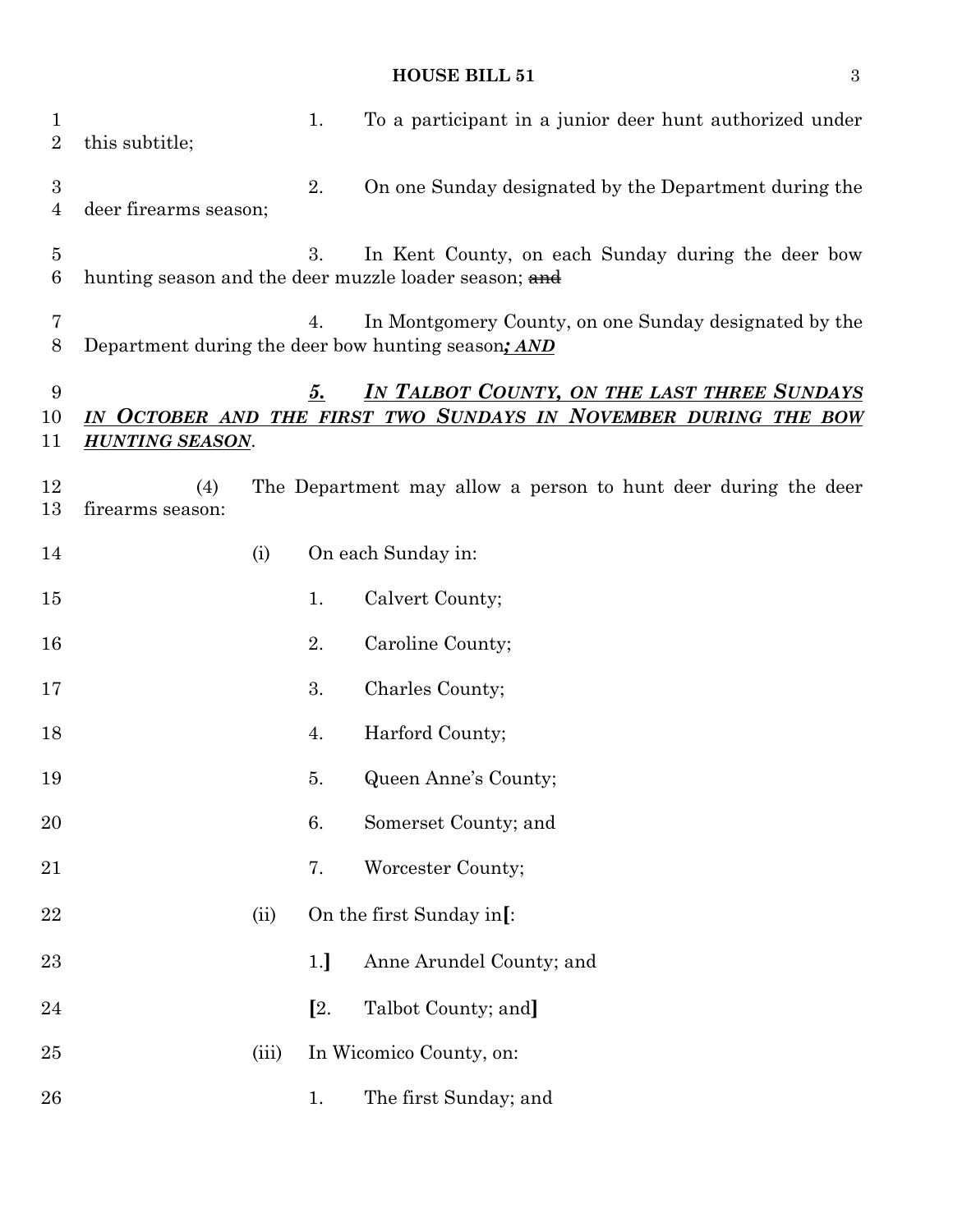|                                    | $\overline{4}$                              |       |     | <b>HOUSE BILL 51</b>                                               |
|------------------------------------|---------------------------------------------|-------|-----|--------------------------------------------------------------------|
| $\mathbf 1$<br>$\overline{2}$      | 10:30 a.m.                                  |       | 2.  | The second Sunday from 30 minutes before sunrise until             |
| $\boldsymbol{3}$<br>$\overline{4}$ | (5)<br>hunting season on:                   |       |     | The Department may allow a person to hunt deer during the deer bow |
| $\overline{5}$<br>$6\phantom{.}6$  | November in:                                | (i)   |     | The last three Sundays in October and the first two Sundays in     |
| 7                                  |                                             |       | 1.  | Calvert County;                                                    |
| 8                                  |                                             |       | 2.  | Caroline County;                                                   |
| $\boldsymbol{9}$                   |                                             |       | 3.  | Charles County;                                                    |
| 10                                 |                                             |       | 4.  | Harford County;                                                    |
| 11                                 |                                             |       | 5.  | Queen Anne's County;                                               |
| 12                                 |                                             |       | 6.  | Somerset County;                                                   |
| 13                                 |                                             |       | 7.  | [Talbot County;                                                    |
| 14                                 |                                             |       | 8.] | Wicomico County; and                                               |
| $15\,$                             |                                             |       |     | [9.] 8. Worcester County; and                                      |
| 16                                 |                                             | (ii)  |     | The first Sunday in November in Anne Arundel County.               |
| 17<br>18                           | (6)<br>the spring turkey hunting season in: |       |     | The Department may allow a person to hunt turkey on each Sunday of |
| 19                                 |                                             | (i)   |     | Calvert County;                                                    |
| 20                                 |                                             | (ii)  |     | Caroline County;                                                   |
| 21                                 |                                             | (iii) |     | Carroll County;                                                    |
| 22                                 |                                             | (iv)  |     | Charles County;                                                    |
| 23                                 |                                             | (v)   |     | Dorchester County; [and]                                           |
| 24                                 |                                             | (vi)  |     | Kent County; AND                                                   |
| 25<br>$26\,$                       | <u>UNTIL 10:30 A.M.</u>                     |       |     | (VII) TALBOT COUNTY, FROM 30 MINUTES BEFORE SUNRISE                |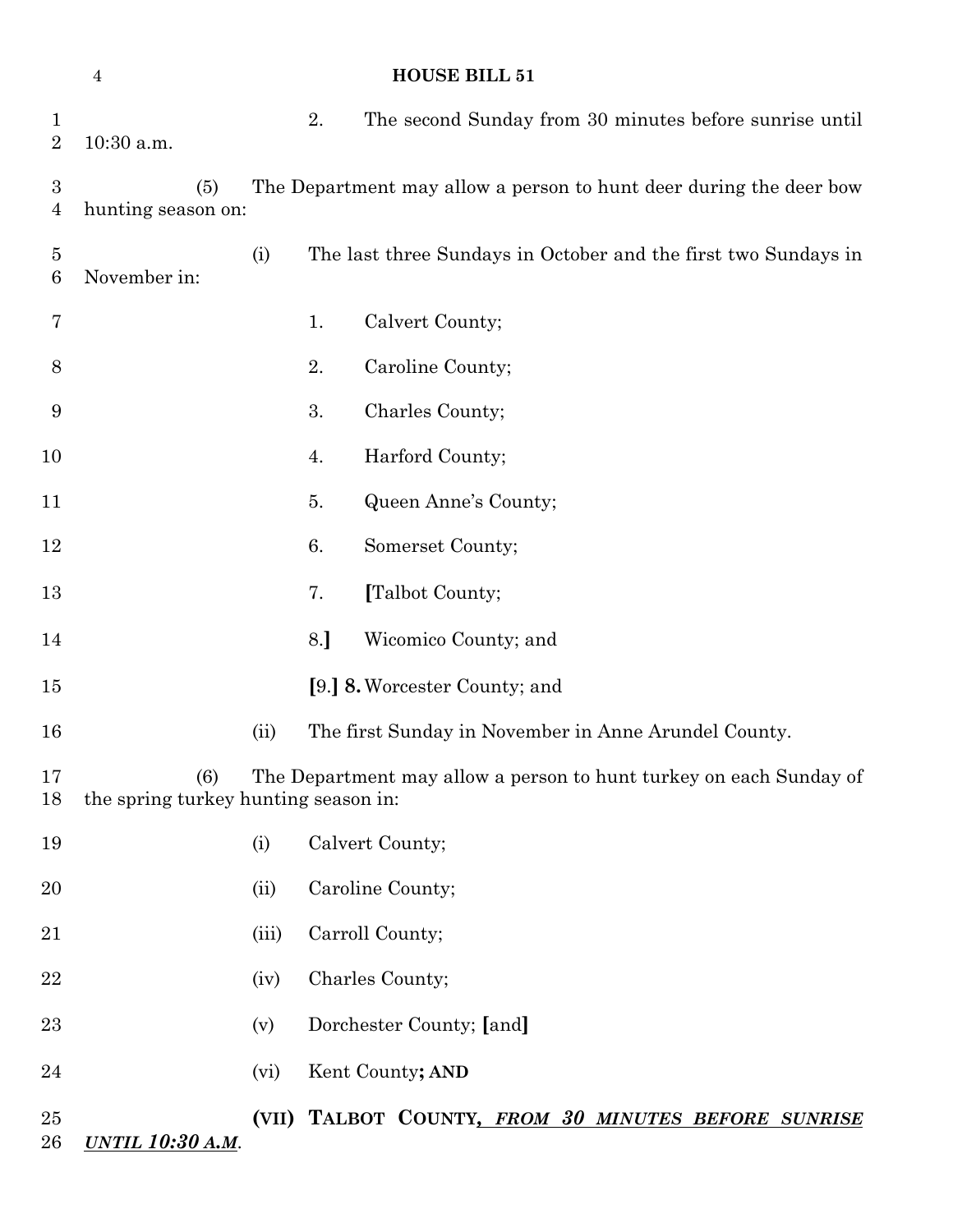#### **HOUSE BILL 51** 5

 (7) Notwithstanding any other provision of this subtitle, the Department may allow a person with a deer management permit to shoot deer on any Sunday throughout the year in accordance with the terms of the permit. (8) The Department may allow a person using a State certified raptor to hunt game birds or mammals on each Sunday during the open season for the game birds or mammals. (9) The Department may allow an unarmed person participating in an organized fox chase to chase foxes on Sunday. (10) The Department may allow a person shooting pen–reared game birds or tower–released flighted mallard ducks to hunt on Sunday at a regulated shooting ground in accordance with § 10–906 of this title. (11) The Department may allow a person who is 16 years old or younger to hunt on Sunday if participating in a junior hunt established by the Department in accordance with this subtitle. (12) Except as provided in paragraphs (8) through (10) of this subsection and subject to paragraph (7) of this subsection, a person may not hunt on Sunday in: 17 (i) Baltimore City; 18 (ii) Baltimore County; (iii) Howard County; or (iv) Prince George's County. (13) A person may not hunt migratory game birds on Sunday. (14) A person may not hunt on public land within the State park system on Sunday. (15) The Department may not allow a person to hunt on public land designated for hunting by the Department on Sunday except in: (i) Allegany County; (ii) Cecil County; 28 (iii) Garrett County; (iv) St. Mary's County;